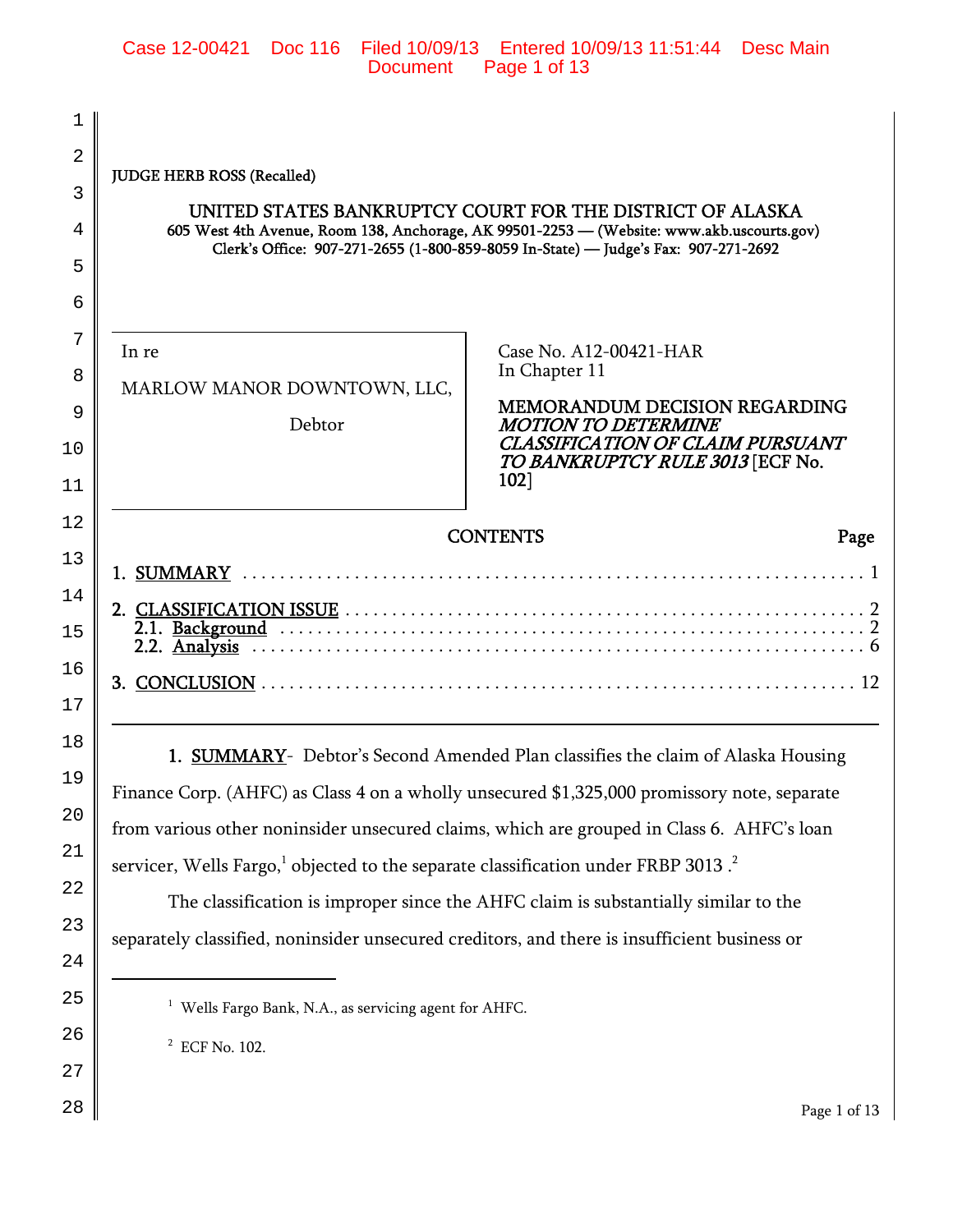## Case 12-00421 Doc 116 Filed 10/09/13 Entered 10/09/13 11:51:44 Desc Main Page 2 of 13

1 2 3 economic reasons for the separate classification. Rather, the separate classification of the AHFC's claim is a disfavored attempt to manipulate the voting on the plan to meet the confirmation standard of having at least one class of noninsider claims approve the plan.<sup>3</sup>

Since such a classification is not permissible under Ninth Circuit case law, the Second Amended Disclosure Statement is not approved.<sup>4</sup>

6 7

8

4

5

# 2. CLASSIFICATION ISSUE-

2.1. Background- The historical facts underlying this dispute are not in dispute. They are set out in debtor's Second Amended Disclosure Statement.<sup>5</sup>

9 10 11 12 13 14 15 16 To save an historic multi-story building in Anchorage from being razed, Marc Marlow, through his family trust and with others, started on a quest to renovate the building. It was originally to be redesigned for use partly as 100 studio and one-bedroom apartments (floors 5-14 of the building, called condo  $Unit A$  of McKinley Tower) and partly for 52 units of senior assisted</u> living units (floors 2-4 and parts of the first floor, called condo Unit B of McKinley Tower). Through an intricate and innovative structure of financing premised on the preservation of blighted properties, including Municipality of Anchorage tax forgiveness and public funding, the project pencilled out.

Only Unit B remains as property of the estate. AHFC funded the takeout financing for the remodeled Unit B to include a first promissory note and deed of trust for \$4,125,000, secured by Unit  $B<sub>0</sub><sup>6</sup>$  and a second promissory note and deed of trust, also secured by Unit B, for \$1,325,000.

26

27

17

18

 $3\,$  11 U.S.C. § 1129(a)(10).

<sup>5</sup> Debtor's Second Amended Disclosure Statement Dated July 7, 2013. ECF No. 91, at pages 4-7, II. Background.

6 Class 1 under the Second Amended Plan.

28 MEMORANDUM DECISION Page 2 of 13

 $^4$  It is, therefore, not necessary for the court to rule on the issue of whether the assignee of Northrim Bank's claim, Knud Nielsen, can change Northrim's "no" vote on the Second Amended Plan to "yes" (ECF No. 103), or whether the court should designate Nielsen's vote (ECF No. 109).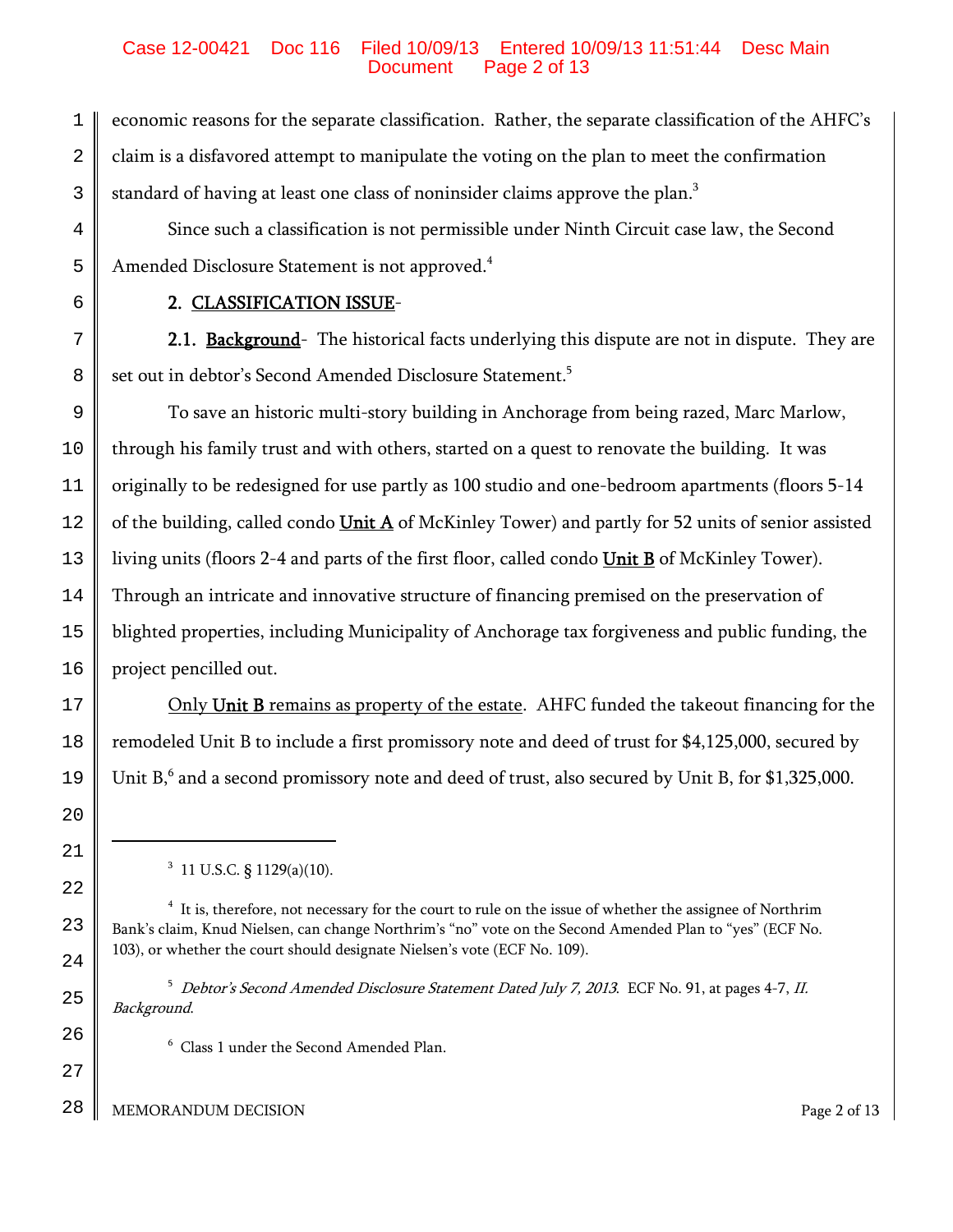## Case 12-00421 Doc 116 Filed 10/09/13 Entered 10/09/13 11:51:44 Desc Main Page 3 of 13

1 2 3 4 The \$4,125,000 first note is dated January 30, 2007, bears interest at 7.375% and is payable in equal installments of \$28,490.35 per month over a 30 year term. This note is provided for in Class 2 of the Second Amended Plan. Since AHFC has indicated it will make a § 1111(b)(2) election for Class 2, it will be treated as wholly secured.

5 6 7 8 9 10 11 12 Class 4 contains only the claim on the \$1,325,000 second promissory note. It is also dated January 30, 2007, and bears interest at 1.5%. Like the first promissory note, it is also due in 30 years (or, February 1, 2037), but is payable on much more lenient, or at least different, terms. It is payable during the 30 year term in annual installments only out of a percentage of "available cash flow," pursuant to a formula in the loan documents. Debtor has never had to make annual installment payments on the second promissory note because it never earned enough for payments to kick in. There is, however, a balloon payment for any unpaid balance due on February 1, 2037.

13 14 15 16 17 18 19 20 The second promissory note provides that an event of a default spelled out in the second loan agreement can accelerate the second promissory note. The second loan agreement also provides that an event of default under the first loan agreement, if not cured, can be declared to be a default under the terms of the second promissory note. This could lead to acceleration of the second note. $^7\,$  AHFC declared a default under the first promissory note, after various forbearances and waivers were extended to debtor. Debtor has acknowledged the default of the first promissory note. $^{\rm 8}$  I am unsure AHFC declared a default under the second promissory note, but it was entitled to have done so.

21 22 The default occurred due to a series of unfortunate economic events, principally (in debtor's view) because the State of Alaska would not commit to providing Medicaid funding for

23

24

25

26

27

 $^7$  Second Note (ECF No. 114-1, pages 1-2) and Second Loan Agreement (ECF No. 114-2, Article V, Sec. 5.1(n), at page 29 and Sec. 5.2(a), at page 32).

 $^{\rm 8}$  March 21, 2011 letter from Marc Marlow to Michelle Boutin, Wells Fargo's attorney, acknowledging the default in the first loan. ECF No. 21-9 (Exhibit I) to Wells Fargo's motion for relief from stay.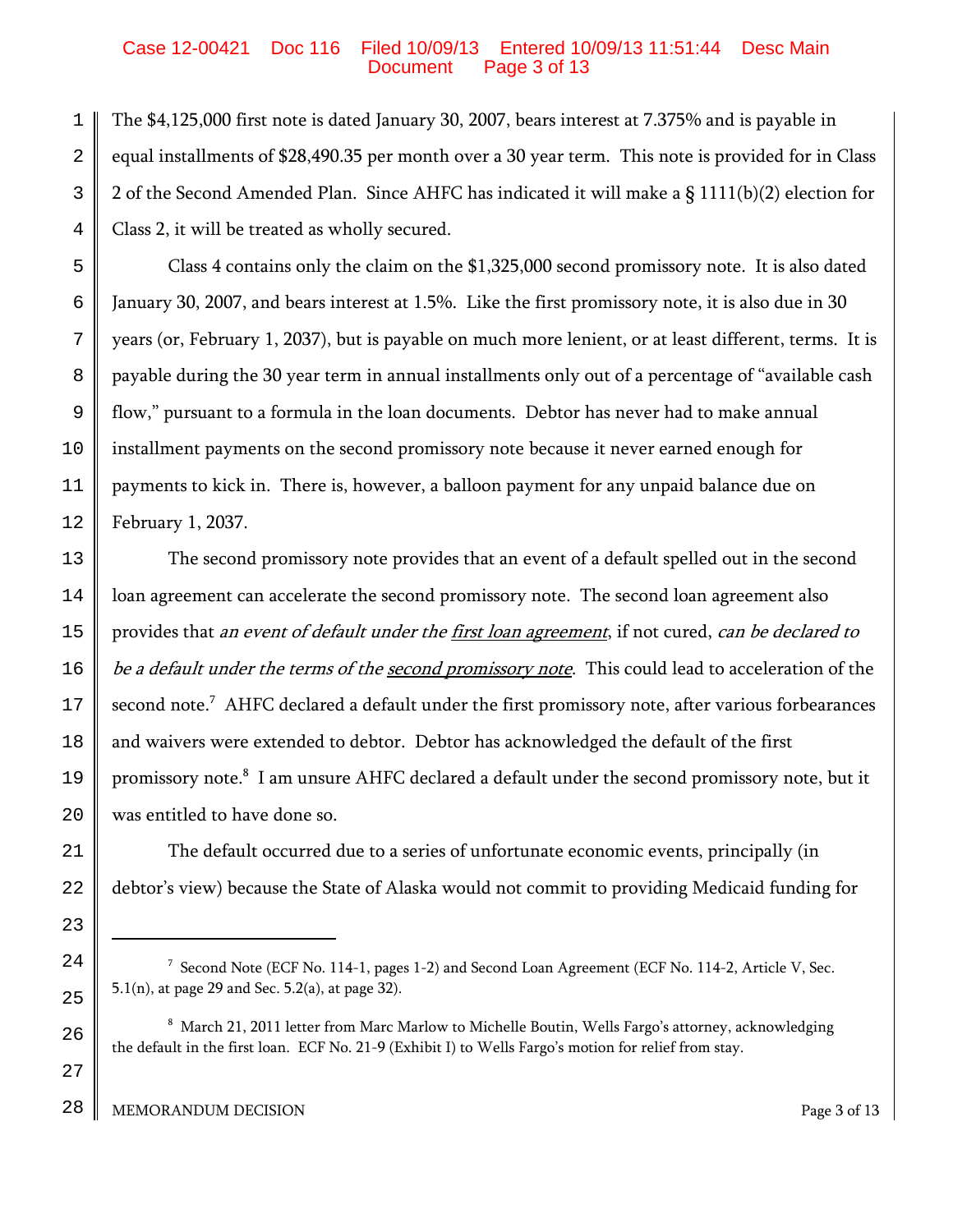## Case 12-00421 Doc 116 Filed 10/09/13 Entered 10/09/13 11:51:44 Desc Main Page 4 of 13

1 2 3 4 5 subsidized senior assisted living at the levels debtor had projected in planning for the project. So, the senior assisted living model had to be scrapped. Structural features of Unit B made it hard to modify the space for another use. The debtor nonetheless redesigned the space, after AHFC waived the requirement that Unit B be used for assisted living, $^{\circ}$  to short term rental units to cater to such renters as transient airline personnel and North Slope workers.

6 7 8 9 Long story short, financing that would once, on paper, have paid off the combined \$5,450,000 debt to AHFC, is now valued at \$2,700,000, more or less.<sup>10</sup> Not only is the first promissory note under water by more than several million dollars, the second promissory note is completely unsecured.

10 11 12 13 Marc Marlow is a co-maker of both promissory notes.<sup>11</sup> AHFC contends that Mr. Marlow is not solvent because of many recent large unpaid judgments against him. Debtor has not contested this claim of insolvency, and Mr. Marlow's testimony at the hearings on the classification motion on October 4, 2013 confirms it.

Into this scenario, debtor proposed a Second Amended Plan, dividing the claims of

15 creditors who are not insiders into two classes:<sup>12</sup>

- # "Class 4. AHFC's Subordinated Loan. This claim shall be allowed as an unsecured claim in the amount of \$250,000 and shall be paid without interest in quarterly installments of \$10,000 beginning on October 1, 2023. This Class is Impaired."
- "Class 6 Unsecured Claims, Except Those of AHFC and the Debtor's Affiliates. No interest shall be paid on account of the Allowed Claims in this Class. The holders of Allowed Class 6 Claims will receive a distribution of \$20,000 on the Effective Date of the Plan, prorated in proportion to the allowed claims in this Class, and shall further receive prorated payments of \$10,000 per calendar quarter commencing October 1, 2013, for a period of five years, with the final payment to be made July 1, 2018."

9 ECF No. 105, page 3.

 $12$  ECF No. 90, pages 7-8.

- <sup>10</sup> Second Amended Disclosure Statement. ECF No. 91, pages 8-9.
- <sup>11</sup> ECF No. 21-2 (the First Promissory Note) and ECF No. 114-1 (the Second Promissory Note).

26

27

14

16

17

18

19

20

21

22

23

24

25

28 MEMORANDUM DECISION **Page 4** of 13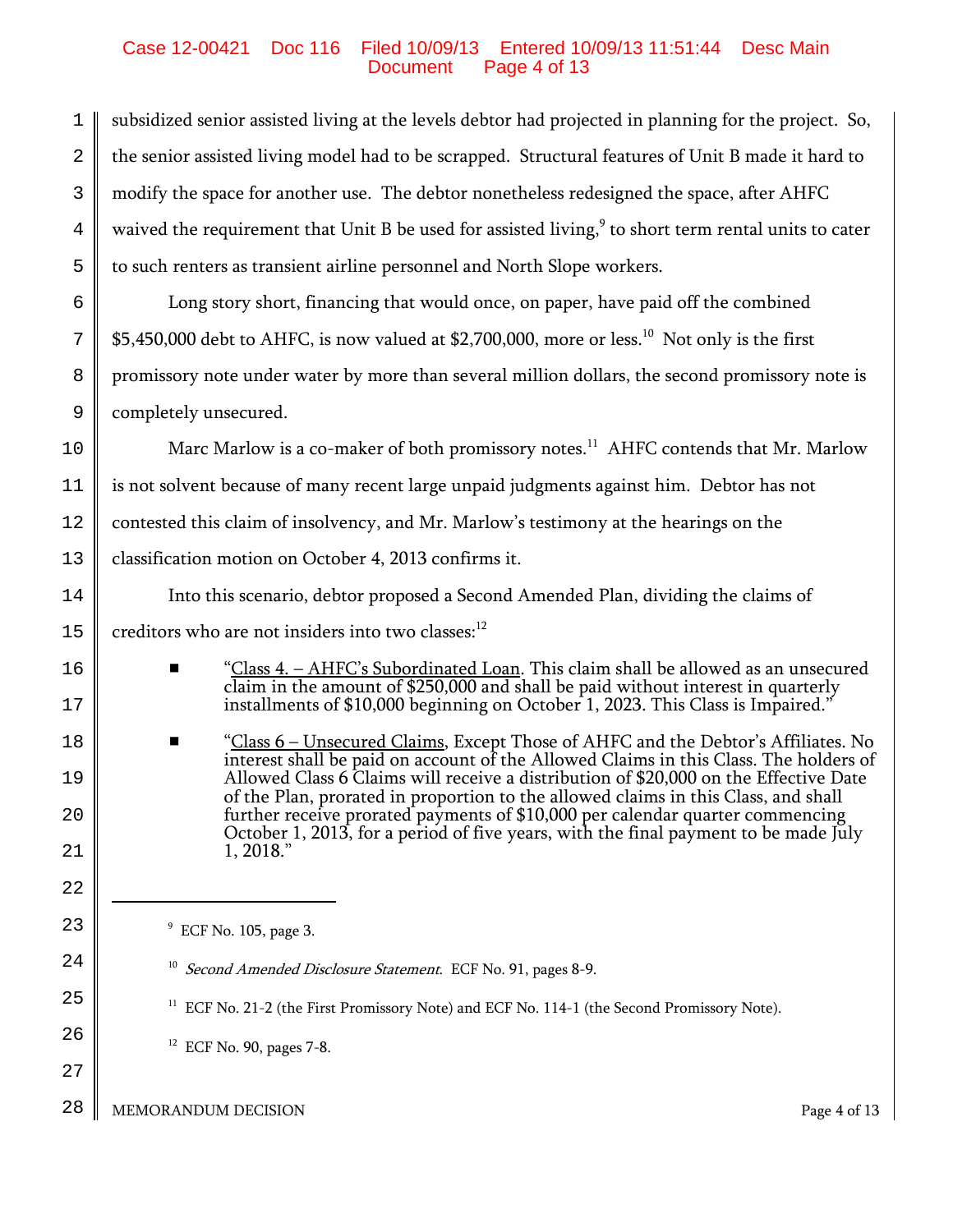## Case 12-00421 Doc 116 Filed 10/09/13 Entered 10/09/13 11:51:44 Desc Main Document Page 5 of 13

| 1              | The claimants in Class 6 are generally trade creditors, plus a \$575,000 unsecured debt on a                                                                                                                                                           |
|----------------|--------------------------------------------------------------------------------------------------------------------------------------------------------------------------------------------------------------------------------------------------------|
| $\overline{2}$ | short term promissory note due to Northrim Bank. <sup>13</sup> The Northrim note was bought by Knud                                                                                                                                                    |
| 3              | Nielsen, a business associate of Marc Marlow, who would change Northrim's "no" vote on the                                                                                                                                                             |
| 4              | plan to a "yes." The debtor anticipates it would be able to obtain the consenting vote of Class 6.                                                                                                                                                     |
| 5              | AHFC contends that the unsecured claims in both classes are substantially similar, and                                                                                                                                                                 |
| 6              | there is no principled business or economic reason to treat them differently. Rather, AHFC says,                                                                                                                                                       |
| 7              | this treatment is a transparent attempt to get a consenting class by gerrymandering. <sup>14</sup>                                                                                                                                                     |
| 8              | The debtor says the separate classification is permissible because the claims are not                                                                                                                                                                  |
| 9              | substantially similar, but even if they are, there are valid business and economic reasons why it                                                                                                                                                      |
| 10             | should be allowed. <sup>15</sup> Principally, the debtor argues that the Class 4 second note claim has usual                                                                                                                                           |
| 11             | terms; it is payable only out of excess cash flow. Class 6 claims are generally trade creditors,                                                                                                                                                       |
| 12             | except for a short term Northrim promissory note. The nub of debtor's argument is:                                                                                                                                                                     |
| 13<br>14       | The second note is not ordinary debt; ordinary debt is due on demand or on a<br>definite payment schedule without regard to the borrower's ability to pay. The<br>creditors in Class 6 are all trade creditors, except for the Northrim Bank claim,    |
| 15             | which is on a short term promissory note that matured according to its original<br>terms. The second AHFC note, in contrast, is only due if there is money to pay it.<br>As such, the second note has the character of a redeemable preferred stock or |
| 16             | similar equity investment which receives a dividend only if the issuer has the<br>ability to pay [footnotes omitted]. <sup>16</sup>                                                                                                                    |
| 17             | To support the argument that Class 4 is more like equity than debt, debtor cites several tax cases                                                                                                                                                     |
| 18             | which I will discuss below.                                                                                                                                                                                                                            |
| 19             |                                                                                                                                                                                                                                                        |
| 20             | ECF No. 103, debtor's motion to change Northrim's "no" vote on the Second Amended Plan to "yes,"                                                                                                                                                       |
| 21             | after the Northrim claim had been purchased by Knud Nielsen, a business associate of Marc Marlow.                                                                                                                                                      |
| 22             | 14<br>Objection to Confirmation of Debtor's Second Amended Plan of Reorganization, ECF No. 97, pages                                                                                                                                                   |
| 23<br>24       | 4-7 (V. The Plan Improperly Classifies AHFC's Class 4 Unsecured Claim) and Reply to Opposition to Motion<br>Regarding Separate Classification of AHFC's Note Secured By Second Deed of Trust, ECF No. 110.                                             |
| 25             | 15<br>Opposition to Motion Regarding Separate Classification of AHFC's Note Secured By Second Deed of<br>Trust. ECF No. 105.                                                                                                                           |
| 26             | ECF No. 105, page 6.                                                                                                                                                                                                                                   |
| 27             |                                                                                                                                                                                                                                                        |

28 MEMORANDUM DECISION Page 5 of 13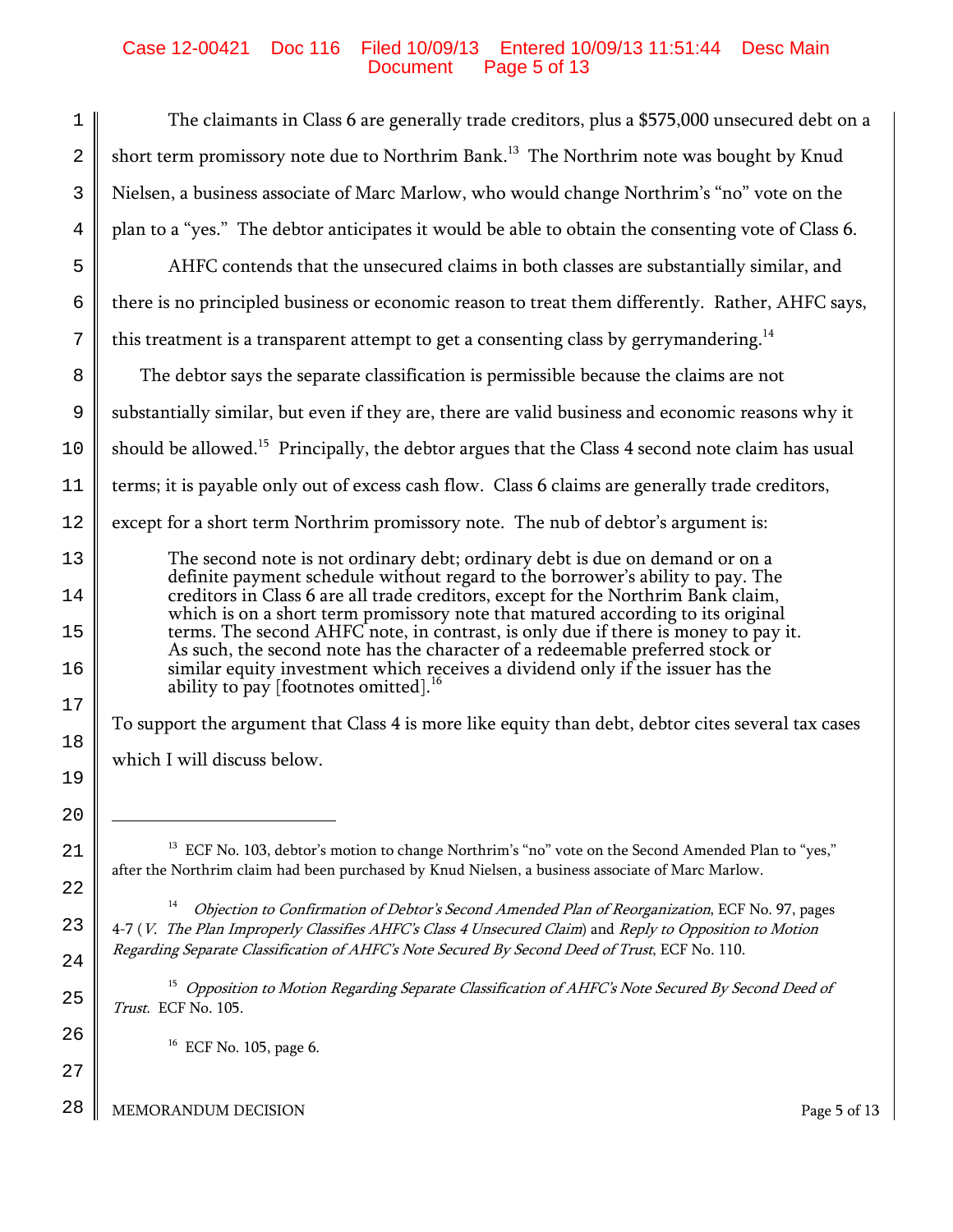# Case 12-00421 Doc 116 Filed 10/09/13 Entered 10/09/13 11:51:44 Desc Main Document Page 6 of 13

| 1              | The debtor has also alluded to the fact that the State of Alaska agency governing Medicaid                                                                                                                                       |
|----------------|----------------------------------------------------------------------------------------------------------------------------------------------------------------------------------------------------------------------------------|
| $\overline{2}$ | subsidies backed out on a commitment or suggestion that it would approve funding at about \$127                                                                                                                                  |
| 3              | per day per unit, but only offered a \$99 per day subsidy. <sup>17</sup> Debtor suggests that AHFC should be                                                                                                                     |
| 4              | conflated with this agency. I am not sure that debtor is suggesting this as a reason for separate                                                                                                                                |
| 5              | classification, but if so, I will address it in the following Analysis section.                                                                                                                                                  |
| 6              | 2.2. Analysis- Wells Fargo, as servicer of AHFC's debt, filed a motion under FRBP 3013,                                                                                                                                          |
| 7              | <b>Classification of Claims and Interests.</b>                                                                                                                                                                                   |
| 8              | For the purposes of the plan and its acceptance, the court may, on motion<br>after hearing on notice as the court may direct, determine classes of                                                                               |
| 9              | creditors and equity security holders pursuant to $\S(1122, 1222(b)(1))$ , and<br>$1322(b)(1)$ of the Code.                                                                                                                      |
| 10             | Section 1122 of the Bankruptcy Code governs classification of claims and interests:                                                                                                                                              |
| 11             | (a) Except as provided in subsection (b) of this section, a plan may place a                                                                                                                                                     |
| 12             | claim or an interest in a particular class only if such claim or interest is<br>substantially similar to the other claims or interests of such class.                                                                            |
| 13<br>14       | (b) A plan may designate a separate class of claims consisting only of every<br>unsecured claim that is less than or reduced to an amount that the court<br>approves as reasonable and necessary for administrative convenience. |
| 15             | Only claims which are substantially similar can be placed in the <i>same</i> class. Claims that                                                                                                                                  |
| 16             | are substantially similar can, however, be placed in <i>different</i> classes, but subject to some court                                                                                                                         |
| 17             | imposed restrictions. Ninth Circuit circuit court and BAP cases flesh out these concepts.                                                                                                                                        |
| 18<br>19       | The first is <i>In re Johnston</i> , <sup>18</sup> a circuit case. The court decided "the proper standard when                                                                                                                   |
| 20             | an unsecured claim may be classified separately from other unsecured claims under 11 U.S.C.                                                                                                                                      |
| 21             | § 1122(a). " <sup>19</sup> The court affirmed a separate classification of the claim of a creditor, Steelcase,                                                                                                                   |
| 22             | from other unsecured creditors. While the treatment of the other classes of unsecured claims is                                                                                                                                  |
| 23             | not described in detail, their treatment differed from that of Steelcase. Steelcase's unsecured                                                                                                                                  |
| 24             | $^{17}$ From the Second Amended Disclosure Statement. ECF 91, page 6.                                                                                                                                                            |
| 25             | <sup>18</sup> In re Johnston, 21 F3d 323 (9 <sup>th</sup> Cir. 1994).                                                                                                                                                            |
| 26             | 19                                                                                                                                                                                                                               |
| 27             | Id, at 325.                                                                                                                                                                                                                      |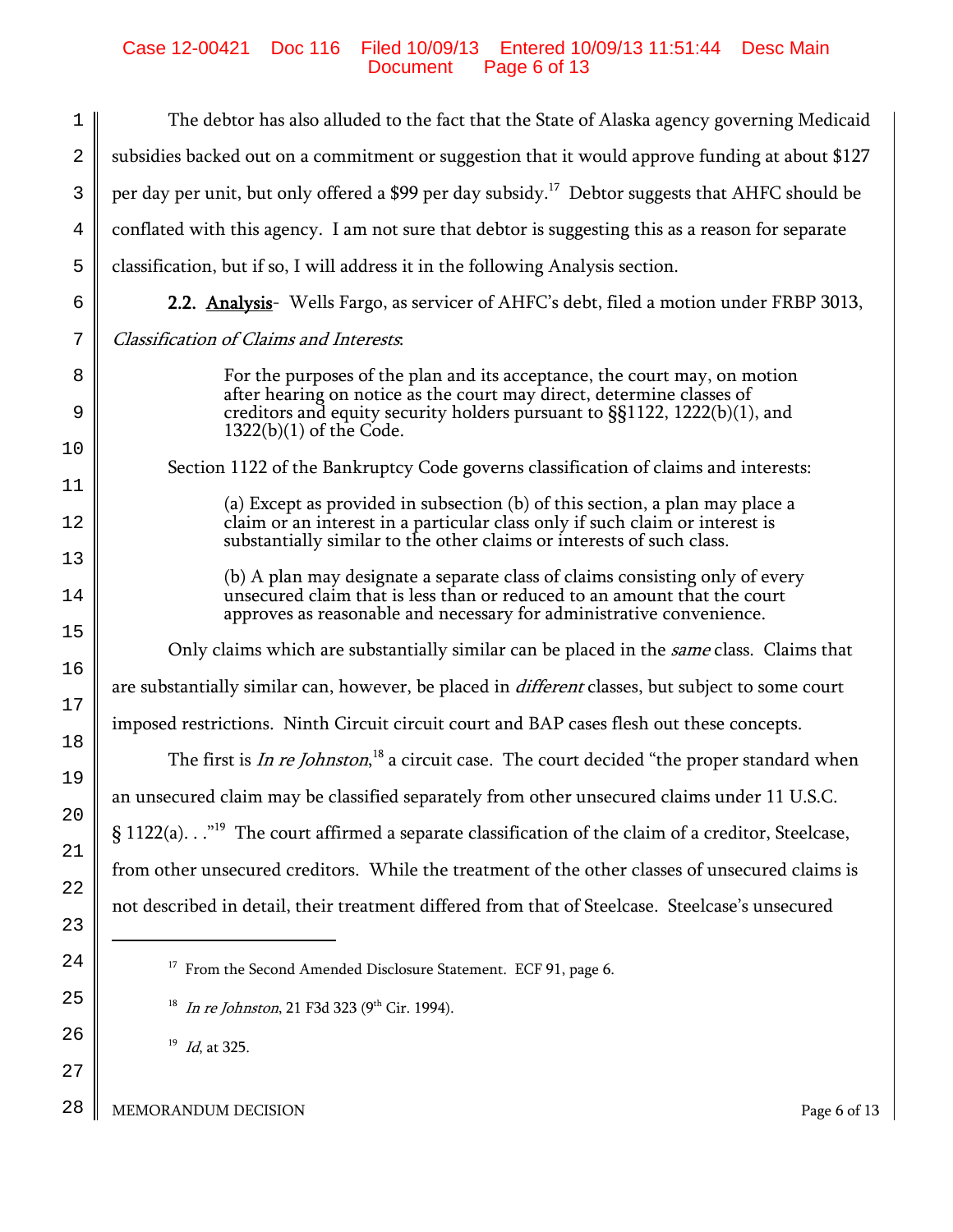# Case 12-00421 Doc 116 Filed 10/09/13 Entered 10/09/13 11:51:44 Desc Main Document Page 7 of 13

| 1            | claim was contested in a pending litigation, and alleged to be subject to a complete offset. It was                                                                     |
|--------------|-------------------------------------------------------------------------------------------------------------------------------------------------------------------------|
| $\mathbf{2}$ | also partially secured by the assets of a nondebtor company which was both the primary obligor                                                                          |
| 3            | of the Steelcase claim and was related to debtor Johnston, . If Steelcase was successful in the                                                                         |
| 4            | litigation, it was to be paid in full within 120 days under the terms of the confirmed plan.                                                                            |
| 5            | The court affirmed the separate classification of Steelcase's unsecured claim. The court                                                                                |
| 6            | held that a bankruptcy court has broad discretion in deciding whether a claim is substantially                                                                          |
| 7            | similar for classification purposes. <sup>20</sup> The court said:                                                                                                      |
| 8            | Whether the issue on appeal is denial of separate classification or approval of<br>separate classification, the question resolved by the bankruptcy court is the        |
| 9            | same: are the claims substantially similar? To resolve that question,<br>bankruptcy court judges must evaluate the nature of each claim, i.e., the                      |
| 10           | kind, species, or character of each category of claims. <i>Cf. In re Los Angeles</i><br><i>Land and Invs., Ltd.,</i> 282 F.Supp. 448, 454 (D.Haw.1968) (interpreting    |
| 11           | analogous provision of former Bankruptcy Act to require consideration of<br>"nature" of claim not as that word is intended in its "technical sense in law               |
| 12           | but [as it] is used in its ordinary common vernacular"), <i>aff'd</i> , 447 F.2d 1366,<br>1367 (9th Cir.1971). We held in <i>In re Commercial Western</i> , 761 F.2d at |
| 13           | 1334, that whether a note and deed of trust securing one claim is different<br>from a note and deed of trust securing another claim is a question of fact.              |
| 14           | Whether a claim is secured, partially secured, or unsecured, is, in our view,<br>also a question of fact. So, too, are the questions of whether one claimant            |
| 15           | alone holds a secured or partially secured claim; whether a particular claim<br>[of many] is the subject of litigation; and whether pending litigation could            |
| 16           | result in full payment of the claim in issue prior to the time that other<br>claims of other creditors are paid. <sup>21</sup>                                          |
| 17           | Applying the law to the facts, the <i>Johnston</i> court concluded:                                                                                                     |
| 18           | Steelcase does not dispute that its claim, unlike all others, is partially secured                                                                                      |
| 19           | by collateral of COS, the primary obligor. Steelcase must also concede that<br>it, unlike all other unsecured creditors, is embroiled in litigation with                |
| 20           | Johnston, and that its claim thus may be offset or exceeded by Johnston's<br>own claim against Steelcase. Steelcase cannot deny the possibility, if not                 |
| 21           | necessarily the probability, that, if successful in the litigation, it could be<br>paid in full before all other unsecured creditors. Under these circumstances,        |
| 22           | the bankruptcy court was not clearly erroneous in concluding that                                                                                                       |
| 23<br>24     |                                                                                                                                                                         |
| 25           |                                                                                                                                                                         |
| 26           | 20<br>Id, at 327.                                                                                                                                                       |
| 27           | $^{21}$ <i>Id</i> , at 327.                                                                                                                                             |
|              |                                                                                                                                                                         |

28 MEMORANDUM DECISION **Page 7** of 13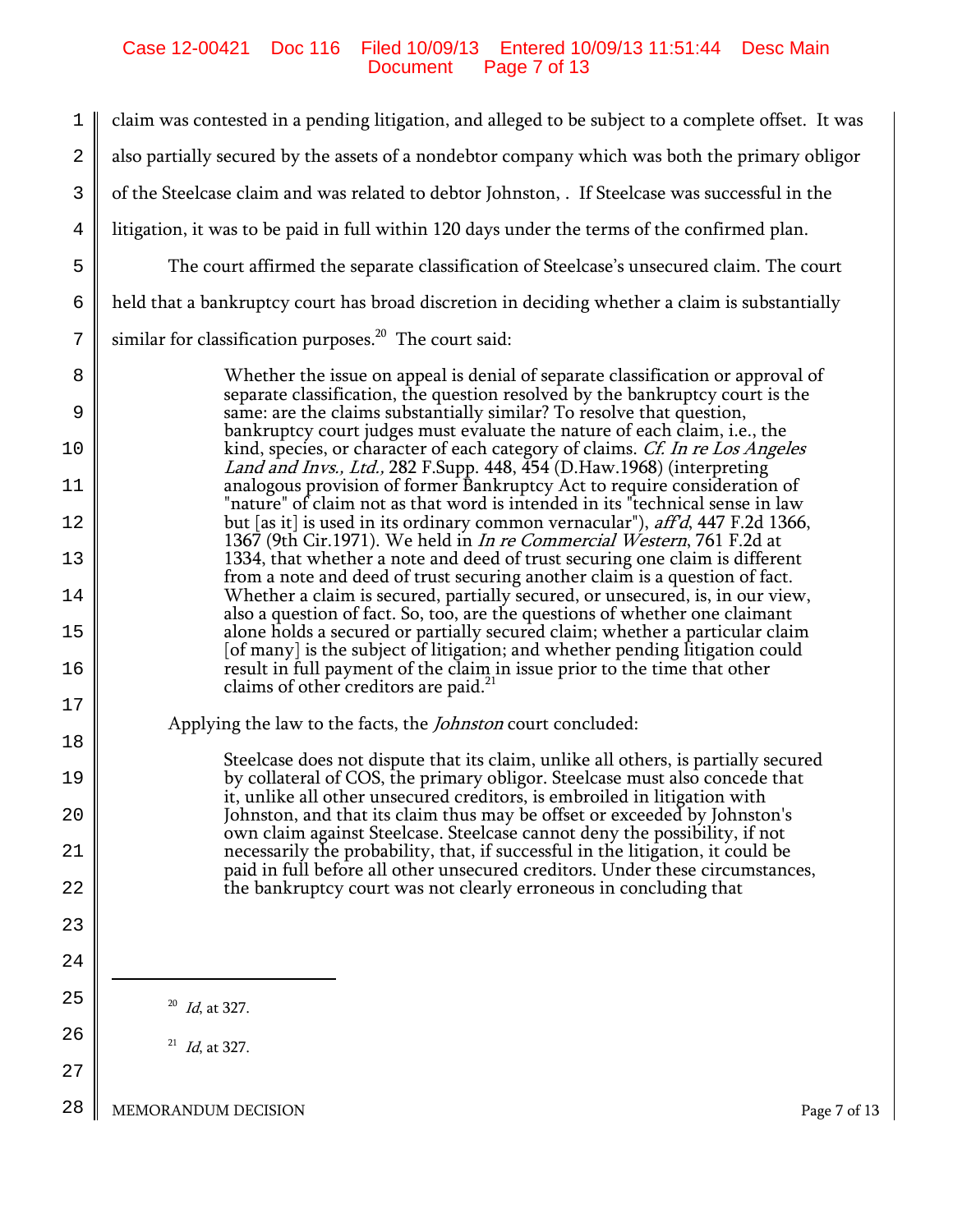## Case 12-00421 Doc 116 Filed 10/09/13 Entered 10/09/13 11:51:44 Desc Main Document Page 8 of 13

| $\mathbf 1$    | Steelcase's claim is distinguishable from Class 19, Class 20, and Class 22<br>claims. <sup>2</sup>                                                            |
|----------------|---------------------------------------------------------------------------------------------------------------------------------------------------------------|
| $\overline{2}$ | So, the "possibility" of success in the litigation and the existence of partial non-estate                                                                    |
| 3              | collateral was enough to sanction separate classification.                                                                                                    |
| 4              | The holding of <i>Johnston</i> was relied on in the 9 <sup>th</sup> Circuit BAP case, <i>In re LOOP 76, LLC</i> <sup>23</sup>                                 |
| 5<br>6         | This was a single asset real estate case with a large unsecured deficiency claim and a very small                                                             |
| 7              | amount of unsecured trade claims.                                                                                                                             |
| 8              | The creditor in LOOP cried "gerrymander." The debtor said there were differences in the                                                                       |
| 9              | creditor's claim from other unsecured claimants justifying separate classification:                                                                           |
| 10             | Moreover, Loop 76 contended that Wells Fargo's deficiency claim was not<br>substantially similar to the unsecured trade claims, and therefore required        |
| 11             | separate classification, because: $(1)$ Wells Fargo was partially secured; $(2)$<br>Wells Fargo was embroiled in litigation with the guarantors, who were a   |
| 12             | third-party source of payment on the debt; and $(3)$ if Wells Fargo was<br>successful in that litigation, it might be paid in full before other creditors. In |
| 13             | other words, argued Loop 76, the legal character of the claims mandated<br>separate classification.                                                           |
| 14             | The bankruptcy court held that the third-party source of repayment made the deficiency claim                                                                  |
| 15             | dissimilar from other claimants that did not have such an external source. <sup>24</sup> And, the BAP                                                         |
| 16             | affirmed:                                                                                                                                                     |
| 17             | The threshold question for the bankruptcy court when applying $\S 1122(a)$ is<br>to determine whether the claims are "substantially similar." The Code is     |
| 18             | silent on how to ascertain whether claims are "substantially similar." The<br>Ninth Circuit has determined that the bankruptcy judge "must evaluate the       |
| 19             | nature of each claim, i.e., the kind, species, or character of each category of<br>claims." In re Johnston, 21 F.3d at 327 (citing In re Los Angeles Land &   |
| 20             | Invs., Ltd., 282 F.Supp. 448, 453-54 (D.Haw.1968), aff'd, 447 F.2d 1366, 1367<br>(9th Cir.1971) (hereinafter " <i>Los Angeles Land</i> ")). Because § 1122(a) |
| 21             | mandates that dissimilar claims may not be placed into the same class, if the<br>bankruptcy court determines that the claims are not substantially similar,   |
| 22             | the inquiry ends there.                                                                                                                                       |
| 23             |                                                                                                                                                               |
| 24             | $^{22}$ <i>Id</i> at 329.                                                                                                                                     |
| 25             | <sup>23</sup> In re LOOP 76, LLC, 465 B.R. 525 (9th Cir. BAP 2012).                                                                                           |
| 26             | 24<br>Id at 523-24.                                                                                                                                           |
| 27             |                                                                                                                                                               |
| 28             | MEMORANDUM DECISION<br>Page 8 of 13                                                                                                                           |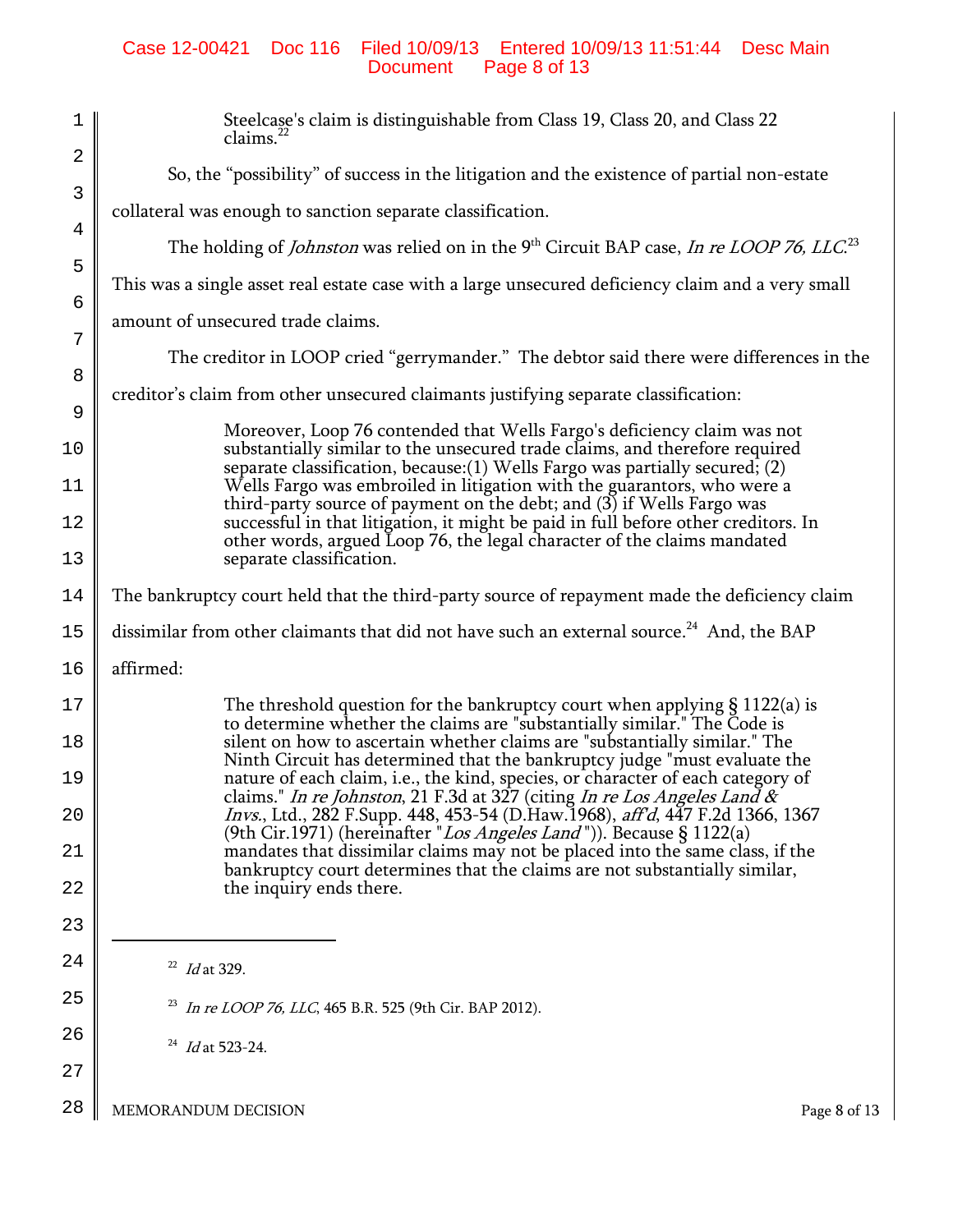# Case 12-00421 Doc 116 Filed 10/09/13 Entered 10/09/13 11:51:44 Desc Main Document Page 9 of 13

| ı<br>2 | However, if the claims are substantially similar, the plan may place such<br>claims in different classes if the debtor can show a business or economic<br>justification for doing so. Barakat v. Life Ins. Co. of Va. (In re Barakat), 99        |
|--------|--------------------------------------------------------------------------------------------------------------------------------------------------------------------------------------------------------------------------------------------------|
| 3      | F.3d 1520, 1526 (9th Cir.1996). Absent a business or economic justification,<br>it is not enough to justify separate classification solely on the basis of the                                                                                   |
| 4      | unsecured creditor's right to make an $\S$ 1111(b) election. Id. at 1526 (citing<br>Oxford Life Ins. Co. v. Tucson Self-Storage, Inc. (In re Tucson Self-Storage,                                                                                |
| 5      | <i>Inc.)</i> , 166 B.R. 892 (9th Cir. BAP 1994)) (separate classification of unsecured<br>claims solely on their right to make an $\S$ 1111(b) election is impermissible                                                                         |
| 6      | and violates $\S$ 1122(a)). Furthermore, a court must not approve a plan<br>placing similar claims differently solely to gerrymander an affirmative vote<br>on the reorganization plan. Id. at 1525 (citing <i>Phoenix Mut. Life Ins. Co. v.</i> |
| 7      | Greystone III Joint Venture (In re Greystone III Joint Venture), 995 F.2d<br>1274, 1279 (5th Cir.1992), cert. denied, 113 S.Ct. 72, 506 U.S. 821, 822, 121                                                                                       |
| 8      | L.Ed.2d 37 (1992)).                                                                                                                                                                                                                              |
| 9      | Notably, many courts have conflated the two-prong analysis required for<br>classifying claims under $\S 1122(a)$ , often glossing over the first prong of                                                                                        |
| 10     | determining whether the claims are substantially similar, and proceeding to<br>the second prong to determine whether gerrymandering has occurred or                                                                                              |
| 11     | whether the plan proponent showed a business or economic justification for<br>separately classifying similar claims. This explains, as the bankruptcy court                                                                                      |
| 12     | phrased it, the "paucity of case law defining what constitutes either<br>similarity or substantial similarity of claims." In re LOOP 76, LLC, 442 B.R.                                                                                           |
| 13     | at 716. In re Johnston is the only Ninth Circuit case to squarely address this<br>issue since the enactment of the Code in 1978. <sup>25</sup>                                                                                                   |
| 14     | In short, the BAP followed <i>Johnston</i> and distinguished <i>Barakat</i> :                                                                                                                                                                    |
| 15     | Accordingly, we reject Wells Fargo's argument that a third-party guarantor                                                                                                                                                                       |
| 16     | does not render its deficiency claim dissimilar from other unsecured claims.<br>Its argument is based on case law inconsistent with <i>In re Johnston's</i> holding                                                                              |
| 17     | that whether the claim is substantially similar does not rest entirely on how<br>it relates "to the assets of the debtor."                                                                                                                       |
| 18     | We also reject Wells Fargo's argument that the bankruptcy court's holding is                                                                                                                                                                     |
| 19     | inconsistent with <i>In re Johnston</i> and <i>In re Barakat</i> because neither case<br>expressly held that a third-party source of payment made the claim at issue                                                                             |
| 20     | dissimilar to the other unsecured claims. As for <i>In re Johnston</i> , the<br>third-party source for recovery was collateral, not money. Presumably, the                                                                                       |
| 21     | court's lack of any reference to a cash source was because it was not a fact in<br>the case. Furthermore, the Ninth Circuit is not in the business of issuing                                                                                    |
| 22     | advisory opinions on issues not raised before it. In <i>In re Barakat</i> , the court<br>had no reason to address a third-party source of payment because none                                                                                   |
| 23     | existed. [footnote omitted] <sup>26</sup>                                                                                                                                                                                                        |
| 24     |                                                                                                                                                                                                                                                  |
| 25     | $^{25}$ <i>Id</i> , at 536-37.                                                                                                                                                                                                                   |
| 26     | <sup>26</sup> <i>In re LOOP 76, LLC</i> , at 540-41.                                                                                                                                                                                             |
| 27     |                                                                                                                                                                                                                                                  |
| 28     | MEMORANDUM DECISION<br>Page 9 of 13                                                                                                                                                                                                              |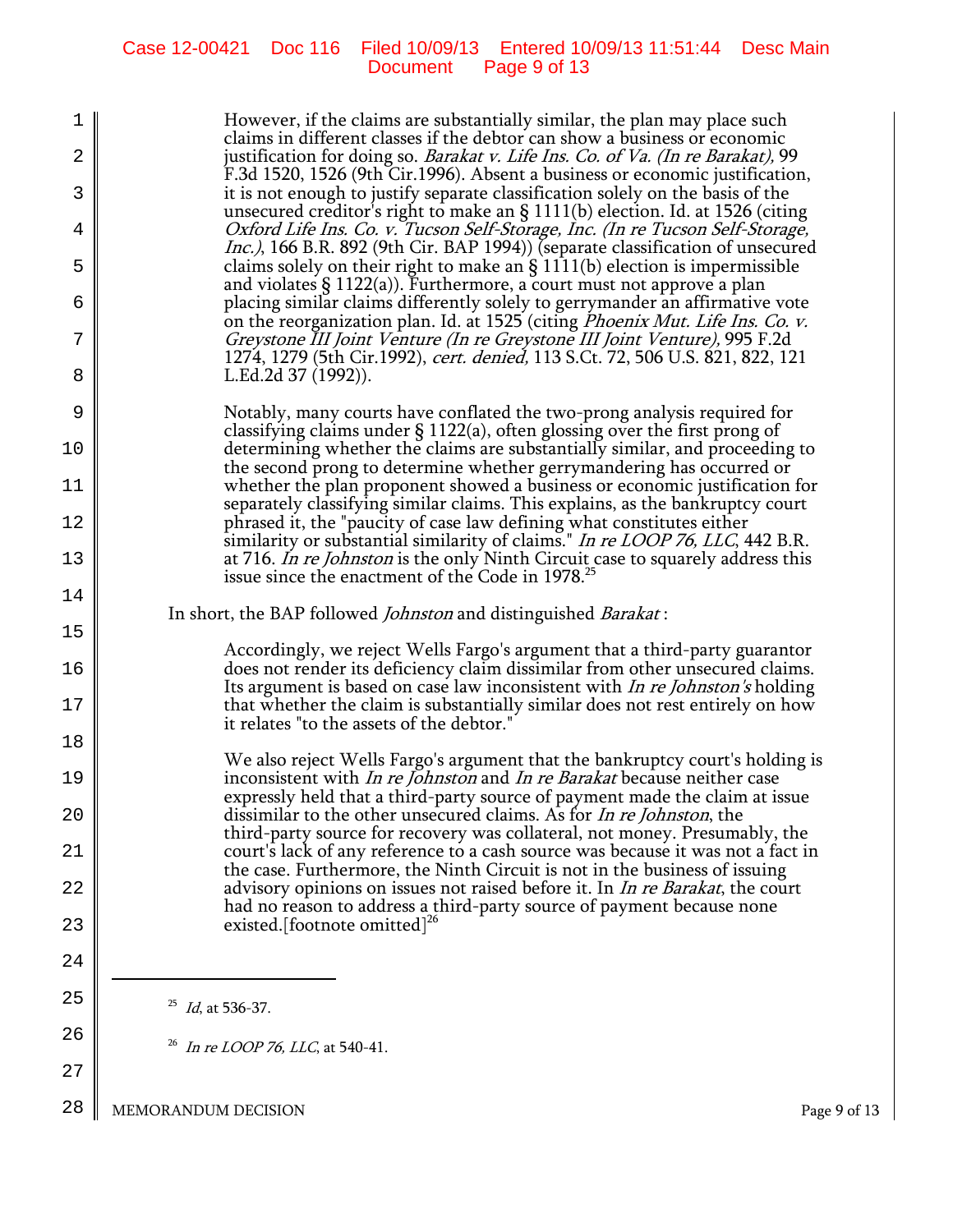#### Case 12-00421 Doc 116 Filed 10/09/13 Entered 10/09/13 11:51:44 Desc Main Page 10 of 13

1 2 3 4 5 6 7 8 9 In re Barakat<sup>27</sup> was decided several years after *Johnston*. It involved an apartment building worth \$4,000,000, encumbered by a claim of \$4,600,000. The debtor's plan proposed to classify the unsecured \$600,000 deficiency claim separately from several other classes of unsecured creditors, including a class of trade debt. While recognizing the possibility of classifying similar claims in different classes, the court also said that there are limits to that right. One of the limits is that separate classification should not be condoned "in order to gerrymander an affirmative vote on a reorganization plan." A second is that, if claims are substantially similar, there must be a valid business or economic reason for separate classification. It approved a BAP decision saying that the right to make a § 1111(b)(2) election was not such a valid reason.<sup>28</sup>

10 11 12 13 14 I conclude that the classification decision in this case is controlled by Barakat. While the claim has a co-debtor, Marc Marlow, he is apparently not personally solvent and has many unpaid money judgments against him. He is not like the creditor in *Johnston*, which had viable guarantors to collect from, at least in part. Nor is there any other collateral than the real and personal property securing the two loans owed to AHFC, valued at no more than \$2,700,000.

15 16 17 18 19 20 The claim on the second promissory note is very similar to a garden variety unsecured claim, notwithstanding its "easy terms." 11 USC § 502(b)(1) makes the claim presently allowable despite being an unmatured claim, the balance of which is due in 2037. Also, under the terms of the Second Loan Agreement, the second promissory note can be accelerated due to the default under the first promissory note.<sup>29</sup> And, even if second promissory note had been nonrecourse (which it is not), in chapter 11 it is treated as a recourse claim.<sup>30</sup>

- <sup>27</sup> In re Barakat, 99 F.3d 1520 (9th Cir. 1996).
- <sup>28</sup> Id at 1527, citing In re Tucson Self-Storage, Inc., 166 B.R. 892, 897 (9<sup>th</sup> Cir. BAP 1994).
- $29$  Second Loan Agreement (ECF No. 114-2, Article V, Sec. 5.2(a), at page 32.
- $30$  11 U.S.C. § 1111(b)(2).
- 28 MEMORANDUM DECISION Page 10 of 13

21

22

23

24

25

26

27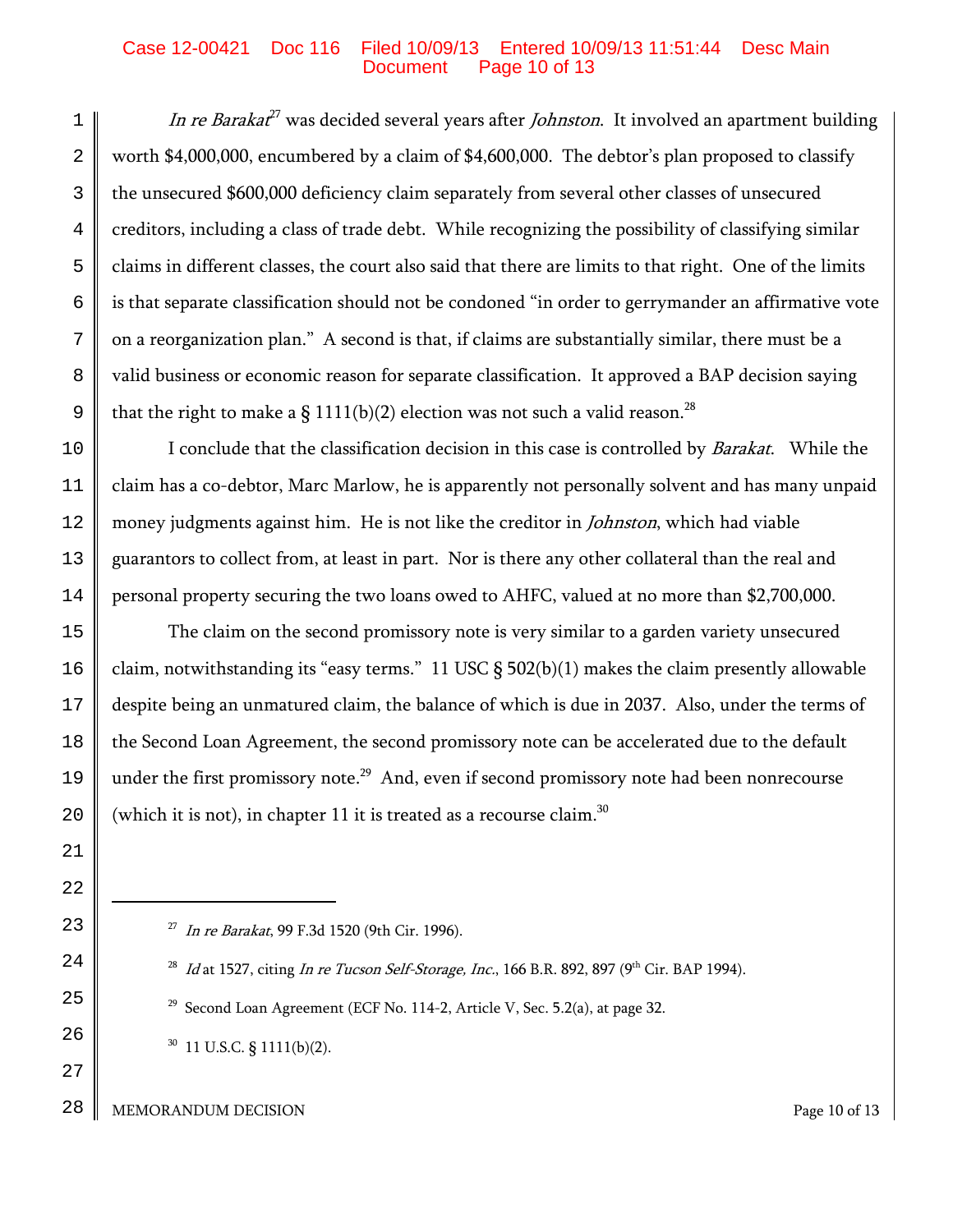## Case 12-00421 Doc 116 Filed 10/09/13 Entered 10/09/13 11:51:44 Desc Main Page 11 of 13

1 2 3 4 5 6 7 8 9 10 11 12 13 14 15 16 17 18 19 20 21 22 23 24 25 26 27 28 Debtor has also suggested that AHFC should be treated differently than other unsecured creditors because it is part of, or close to, a state agency which, in a sense, lead debtor down a primrose path into believing its assisted living proposal for Unit B would receive an adequate Medicaid subsidy to make the numbers work. Debtor argues that AHFC should bear some of the blame for the failure of the initial plan and that this justifies a separate classification. Other than making this contention or suggestion, debtor has not followed through with sufficient evidence, facts or legal analysis to support it. A cursory look at the Alaskan Statutes governing  $AHFC<sup>31</sup>$  shows it is not the same as the state agency governing Medicaid subsidies. AHFC is a public corporation, $32$  and unless debtor can connect the dots to the Medicaid agency, I must conclude that the connection is not closely enough related to justify tagging AHFC with alleged malfeasance by a completely distinct state agency. *Both* the debtor and AHFC had the rug pulled out from under them due to the change in projected Medicaid subsidies. Finally, debtor argues that the second note is akin to an equity contribution, thus justifying its separate Class 4 status from other unsecured claims in Class  $6<sup>33</sup>$  To support this argument, debtor cites several tax cases in which the courts were concerned with determining whether certain payments to a corporation should be treated as capital contributions as opposed to loans.<sup>34</sup> Those courts used a number of factors to make this determination. Roth Steel said the factors are: This court has identified a number of factors to be used in making the capital contribution versus loan determination: (1) the names given to the instruments, if any, evidencing the indebtedness; (2) the presence or absence of a fixed maturity date and schedule of payments; (3) the presence or absence of a fixed rate of interest and interest payments;  $(4)$  the source of  $31$  AS 18.55. <sup>32</sup> Bridges v. Alaska Housing Authority, 375 P.2d 696, 702 (Alaska 1962). <sup>33</sup> Opposition to Motion Regarding Separate Classification of AHFC's Note Secured By Second Deed of Trust. ECF No. 105, pages 6-10.  $34$  Roth Steel Tube Co. v. CIR, 800 F2d 625 (6<sup>th</sup> Cir 1984) and Indmar v. CIR, 444 F3d 771 (6<sup>th</sup> Cir 2006). MEMORANDUM DECISION **Page 11** of 13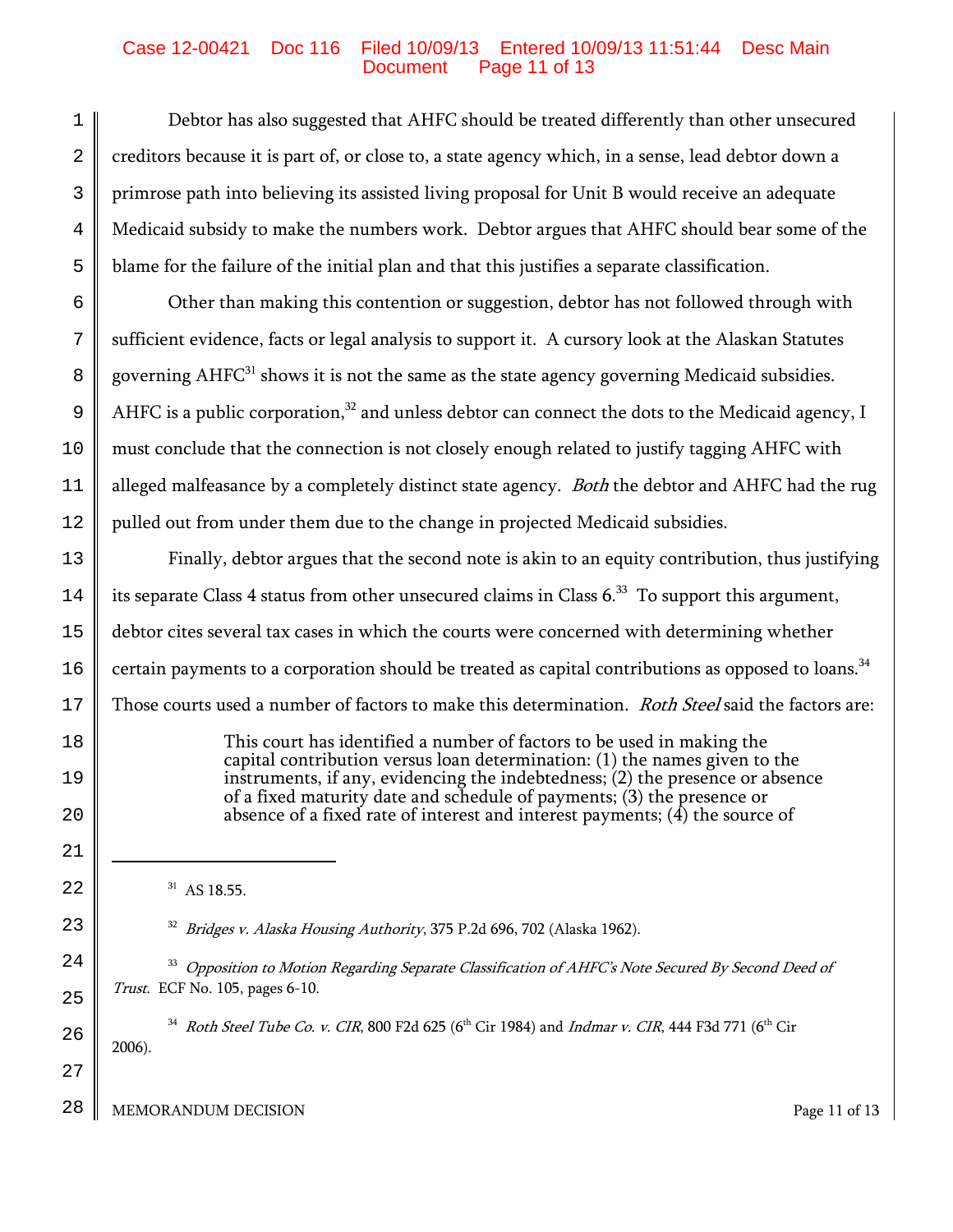## Case 12-00421 Doc 116 Filed 10/09/13 Entered 10/09/13 11:51:44 Desc Main Page 12 of 13

repayments; (5) the adequacy or inadequacy of capitalization; (6) the identity of interest between the creditor and the stockholder; (7) the security, if any, for the advances; (8) the corporation's ability to obtain financing from outside lending institutions; (9) the extent to which the advances were subordinated to the claims of outside creditors; (10) the extent to which the advances were used to acquire capital assets; and (11) the presence or absence of a sinking fund to provide repayments. [citations omitted<sup>35</sup>

There appears to be little similarity between those tax cases and the classification issue in this case. Given the public nature and mission of AHFC, and the substantial similarities in the structure of the first and second loan agreements and promissory notes – notwithstanding the difference in the payment terms of the second promissory note – the second promissory note is undeniably an unsecured claim and not a capital contribution.

**3. CONCLUSION-** The separate classification of Class 4 and Class 6 is not justified under Barakat. The separate classification is disapproved. The Second Amended Disclosure Statement, which is based on this classification of claims, is therefore also not approved.

This decision makes it unnecessary for the court to decide whether Knud Nielsen, assignee of Northrim Bank's Proof of Claim No. 3-1 can change its vote to an acceptance of the plan<sup>36</sup> or AHFC's motion to designate that vote.<sup>37</sup>

I will enter an order adopting this decision and giving the debtor until Tuesday, November 12, 2013 to file an amended disclosure statement and plan.

DATED: October 9, 2013

 /s/ Herb Ross HERB ROSS U.S. Bankruptcy Judge

Serve :

<sup>35</sup> Roth Steel Tube Co. v. CIR, 800 F2d at 630.

<sup>36</sup> Debtor's *Motion Pursuant to Rule 3018(a) to Change Vote on Second Amended Plan*, ECF No. 103.

<sup>37</sup> AHFC's *Motion to Designate*, ECF No. 109.

28 MEMORANDUM DECISION **Page 12 of 13**